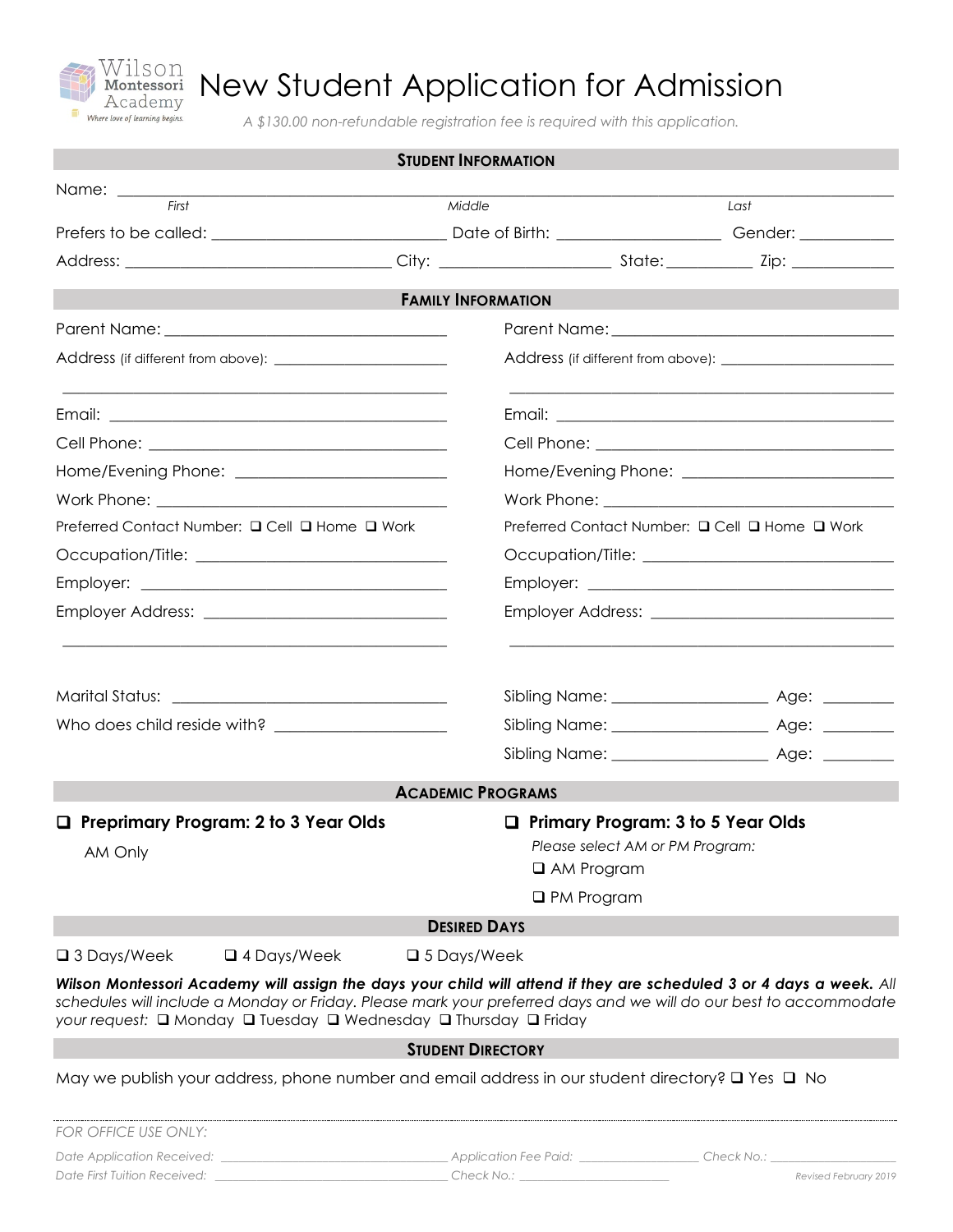| <b>PARENT QUESTIONNAIRE</b>                                                                                                                          |  |
|------------------------------------------------------------------------------------------------------------------------------------------------------|--|
| Will this be the first time your child attends a program without you? No ______Yes ______                                                            |  |
| Please list your child's outside activities: ___________________________________                                                                     |  |
| Is your child potty trained? _________________ Does your child need help getting dressed? ____________________                                       |  |
| Does your child have any physical or developmental needs that you would like to share? ______________________                                        |  |
| Has your child had, or is currently receiving speech therapy, physical or occupational therapy? No ____Yes ___                                       |  |
|                                                                                                                                                      |  |
|                                                                                                                                                      |  |
|                                                                                                                                                      |  |
|                                                                                                                                                      |  |
|                                                                                                                                                      |  |
|                                                                                                                                                      |  |
|                                                                                                                                                      |  |
| What do you hope your child will gain from his or her years at Wilson Montessori Academy? ________________                                           |  |
| How did you learn about Wilson Montessori Academy? [1942] [2012] [2013] [2013] [2014] [2014] [2014] [2014] [20                                       |  |
|                                                                                                                                                      |  |
| <b>MEDICAL INFORMATION</b>                                                                                                                           |  |
|                                                                                                                                                      |  |
| <b>Current Medications:</b><br><u> 1989 - John Stoff, deutscher Stoff, der Stoff, der Stoff, der Stoff, der Stoff, der Stoff, der Stoff, der Sto</u> |  |
|                                                                                                                                                      |  |
|                                                                                                                                                      |  |
|                                                                                                                                                      |  |

If it is necessary for your child to keep an epi-pen or other medications at school, Wilson Montessori Academy requires a Medical Authorization signed by your child's pediatrician. **All drugs must be in original containers showing expiration date and the pharmacy label with the child's name.**

## **HEALTH FORMS**

The State of Illinois requires a current health form to be in each child's file prior to the first day of school. If your child is entering Kindergarten, Illinois state law requires dental and vision forms in addition to the health form. If your child is in the Preprimary Program or is new to Wilson Montessori Academy, a copy of their birth certificate is also required. **All forms are due on August 1.**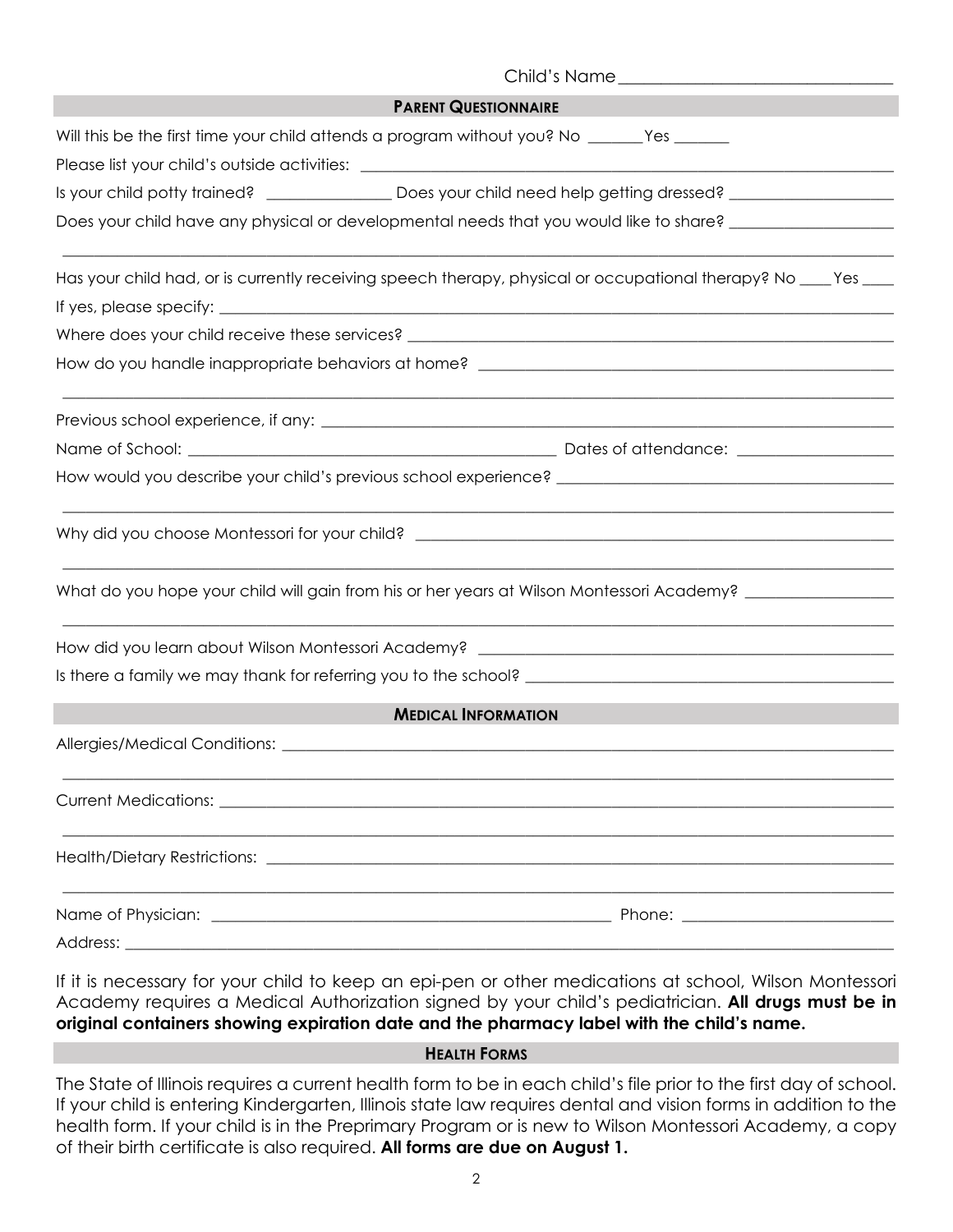## Child's Name\_\_\_\_\_\_\_\_\_\_\_\_\_\_\_\_\_\_\_\_\_\_\_\_\_\_\_\_\_\_\_\_

## **FINANCIAL POLICIES AND COMMITMENT**

Upon acceptance into Wilson Montessori Academy, you will be asked for an enrollment deposit. The amount is equal to the first month's tuition. This deposit reserves your child's placement in our program for the current academic year, and will count as September's payment. Enrollment deposits are nonrefundable and non-transferable.

The Academy must commit to facilities, salaries, materials, insurance, and other expenses on an annual basis, based on enrollment. For this reason Wilson Montessori Academy requires a financial commitment for the full nine months of the academic year. Tuition is calculated in nine equal payments. Enrollment deposits are applied to September's tuition. Eight additional payments are due on the first school day of each month, October through May. A 3% discount is applied to all paid in full tuitions. Monthly tuition cannot be reduced if attendance days are decreased during the year.

Adjustments cannot be made due to scheduled Academy holidays or personal holidays, illness, vacation, closure due to weather or other circumstances beyond the control of the Academy, or withdrawal from the Academy. The Academy reserves the right to cancel classes at any time it feels it is in the best interest and safety of the students and staff. Cancelled classes will not be made up at the end of the year.

By signing below you acknowledge that you have read and will abide by the Financial Policies of Wilson Montessori Academy, and understand that the Initial Application Fee and pre-paid first month's tuition are non-refundable. Your signature also indicates your understanding that you may be billed for any remaining tuition should you choose to withdraw your child from the Academy prior to the end of the current academic year.

| Parent signature: | Date: |
|-------------------|-------|
|                   |       |
| Parent signature: | Date: |

In consideration of the acceptance of my child as a student at Wilson Montessori Academy, I agree to indemnify Wilson Montessori Academy, its Directors, Officers, Teachers, Staff and other employees against all claims and demands made by or on behalf of my child. I understand Wilson Montessori Academy offers no medical insurance coverage to supplement parents' coverage. It does not have any self-insurance plan to offer reimbursement for medical expenses incurred due to illness or accidents occurring while my child is at Wilson Montessori Academy.

| Parent signature: | Date: |
|-------------------|-------|
|                   |       |
| Parent signature: | Date: |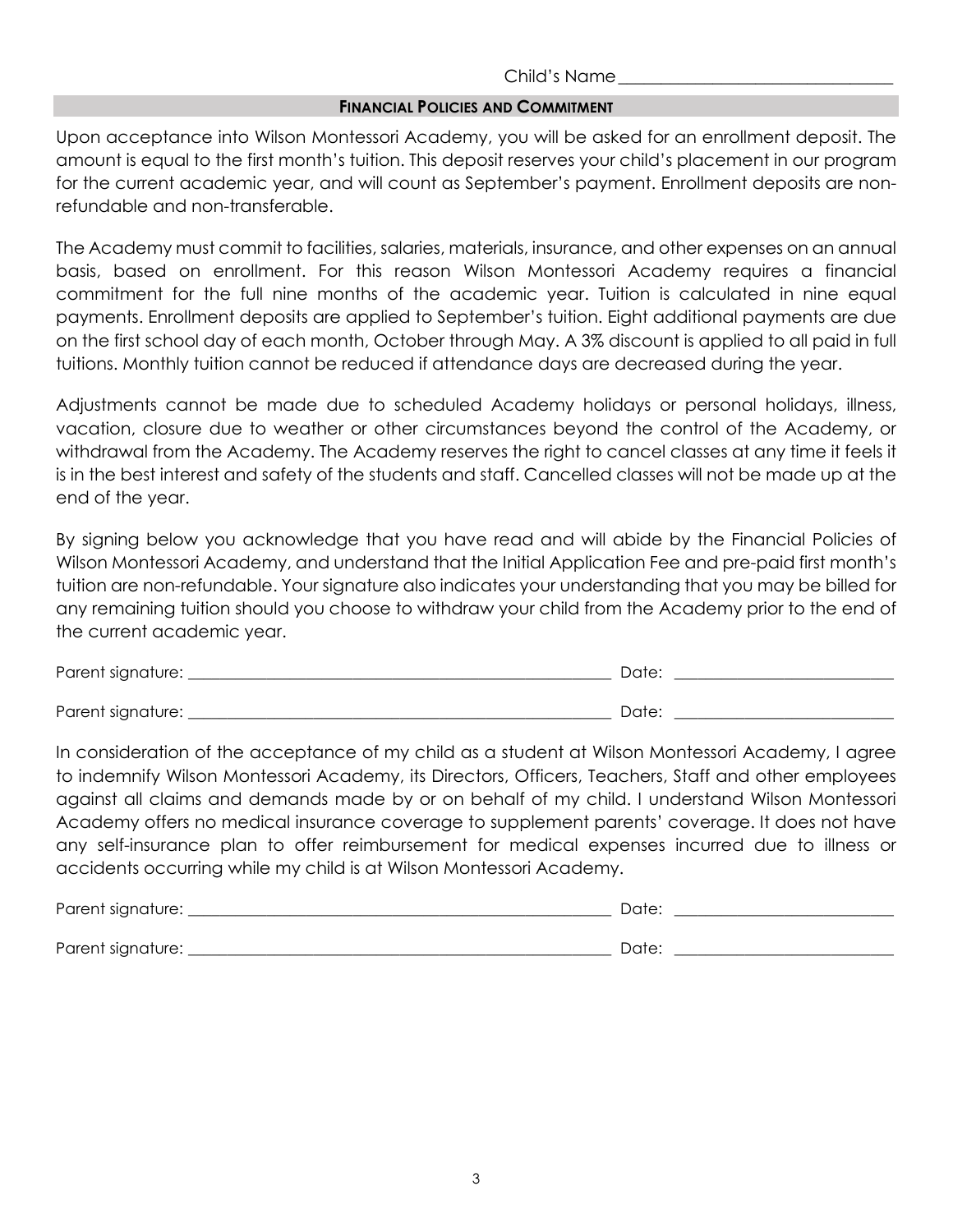Child's Name\_\_\_\_\_\_\_\_\_\_\_\_\_\_\_\_\_\_\_\_\_\_\_\_\_\_\_\_\_\_\_\_ **EMERGENCY MEDICAL TREATMENT** I grant permission for the staff members of Wilson Montessori Academy to seek emergency medical treatment for my child in the event of an emergency if a parent cannot be located to give consent. I will be responsible for the emergency medical charges upon receipt of the statement. Parent signature: \_\_\_\_\_\_\_\_\_\_\_\_\_\_\_\_\_\_\_\_\_\_\_\_\_\_\_\_\_\_\_\_\_\_\_\_\_\_\_\_\_\_\_\_\_\_\_\_\_\_\_\_\_\_ Date: \_\_\_\_\_\_\_\_\_\_\_\_\_\_\_\_\_\_\_\_\_\_\_\_\_\_\_\_ Parent signature: \_\_\_\_\_\_\_\_\_\_\_\_\_\_\_\_\_\_\_\_\_\_\_\_\_\_\_\_\_\_\_\_\_\_\_\_\_\_\_\_\_\_\_\_\_\_\_\_\_\_\_\_\_\_ Date: \_\_\_\_\_\_\_\_\_\_\_\_\_\_\_\_\_\_\_\_\_\_\_\_\_\_\_\_ **ADMINISTER PRESCRIPTION MEDICATION** I authorize Wilson Montessori Academy to administer prescribed medicine to my child as specified in the prescription's directions for administration. Parent signature: \_\_\_\_\_\_\_\_\_\_\_\_\_\_\_\_\_\_\_\_\_\_\_\_\_\_\_\_\_\_\_\_\_\_\_\_\_\_\_\_\_\_\_\_\_\_\_\_\_\_\_\_\_\_ Date: \_\_\_\_\_\_\_\_\_\_\_\_\_\_\_\_\_\_\_\_\_\_\_\_\_\_\_\_ Parent signature: \_\_\_\_\_\_\_\_\_\_\_\_\_\_\_\_\_\_\_\_\_\_\_\_\_\_\_\_\_\_\_\_\_\_\_\_\_\_\_\_\_\_\_\_\_\_\_\_\_\_\_\_\_\_ Date: \_\_\_\_\_\_\_\_\_\_\_\_\_\_\_\_\_\_\_\_\_\_\_\_\_\_\_\_ **EMERGENCY CONTACTS** In the event of an emergency, Wilson Montessori Academy will make every attempt to contact a parent first. However, if we are unable to do so, please list at least two additional emergency contacts. Name: The contract of the contract of the Relationship: the contract of the Phone:  $\blacksquare$  Phone:  $\blacksquare$ Address:  $\blacksquare$ Name: \_\_\_\_\_\_\_\_\_\_\_\_\_\_\_\_\_\_\_\_\_\_\_\_\_\_\_\_\_\_\_\_\_\_\_ Relationship: \_\_\_\_\_\_\_\_\_\_\_\_\_\_\_\_\_\_\_\_\_ Phone: \_\_\_\_\_\_\_\_\_\_\_\_\_\_\_\_\_\_\_\_ Address: **and a set of the set of the set of the set of the set of the set of the set of the set of the set of the set of the set of the set of the set of the set of the set of the set of the set of the set of the set of t** Name: The contract of the contract of the Relationship: the contract of the Phone:  $\blacksquare$  Phone:  $\blacksquare$ Address: \_\_\_\_\_\_\_\_\_\_\_\_\_\_\_\_\_\_\_\_\_\_\_\_\_\_\_\_\_\_\_\_\_\_\_\_\_\_\_\_\_\_\_\_\_\_\_\_\_\_\_\_\_\_\_\_\_\_\_\_\_\_\_\_\_\_\_\_\_\_\_\_\_\_\_\_\_\_\_\_\_\_\_\_\_\_\_\_\_\_\_\_\_\_\_\_\_\_ **AUTHORIZED PICKUP LIST** I give permission for the following individuals to pick up my child from Wilson Montessori Academy. If someone not on the list is to pick up my child, I understand that I must provide a signed and dated note to the staff of the Academy giving my permission. This must be provided even if my child is going home with another Academy family. If someone other than a parent or person from the following list attempts to pick up my child they will not be released, and I will be contacted immediately. Name: \_\_\_\_\_\_\_\_\_\_\_\_\_\_\_\_\_\_\_\_\_\_\_\_\_\_\_\_\_\_\_\_\_\_\_ Relationship: \_\_\_\_\_\_\_\_\_\_\_\_\_\_\_\_\_\_\_\_\_ Phone: \_\_\_\_\_\_\_\_\_\_\_\_\_\_\_\_\_\_\_\_ Address: \_\_\_\_\_\_\_\_\_\_\_\_\_\_\_\_\_\_\_\_\_\_\_\_\_\_\_\_\_\_\_\_\_\_\_\_\_\_\_\_\_\_\_\_\_\_\_\_\_\_\_\_\_\_\_\_\_\_\_\_\_\_\_\_\_\_\_\_\_\_\_\_\_\_\_\_\_\_\_\_\_\_\_\_\_\_\_\_\_\_\_\_\_\_\_\_\_\_ Name: \_\_\_\_\_\_\_\_\_\_\_\_\_\_\_\_\_\_\_\_\_\_\_\_\_\_\_\_\_\_\_\_\_\_\_ Relationship: \_\_\_\_\_\_\_\_\_\_\_\_\_\_\_\_\_\_\_\_\_ Phone: \_\_\_\_\_\_\_\_\_\_\_\_\_\_\_\_\_\_\_\_ Address: \_\_\_\_\_\_\_\_\_\_\_\_\_\_\_\_\_\_\_\_\_\_\_\_\_\_\_\_\_\_\_\_\_\_\_\_\_\_\_\_\_\_\_\_\_\_\_\_\_\_\_\_\_\_\_\_\_\_\_\_\_\_\_\_\_\_\_\_\_\_\_\_\_\_\_\_\_\_\_\_\_\_\_\_\_\_\_\_\_\_\_\_\_\_\_\_\_\_ Name: \_\_\_\_\_\_\_\_\_\_\_\_\_\_\_\_\_\_\_\_\_\_\_\_\_\_\_\_\_\_\_\_\_\_\_ Relationship: \_\_\_\_\_\_\_\_\_\_\_\_\_\_\_\_\_\_\_\_\_ Phone: \_\_\_\_\_\_\_\_\_\_\_\_\_\_\_\_\_\_\_\_ Address: \_\_\_\_\_\_\_\_\_\_\_\_\_\_\_\_\_\_\_\_\_\_\_\_\_\_\_\_\_\_\_\_\_\_\_\_\_\_\_\_\_\_\_\_\_\_\_\_\_\_\_\_\_\_\_\_\_\_\_\_\_\_\_\_\_\_\_\_\_\_\_\_\_\_\_\_\_\_\_\_\_\_\_\_\_\_\_\_\_\_\_\_\_\_\_\_\_\_ Parent signature: \_\_\_\_\_\_\_\_\_\_\_\_\_\_\_\_\_\_\_\_\_\_\_\_\_\_\_\_\_\_\_\_\_\_\_\_\_\_\_\_\_\_\_\_\_\_\_\_\_\_\_\_\_\_ Date: \_\_\_\_\_\_\_\_\_\_\_\_\_\_\_\_\_\_\_\_\_\_\_\_\_\_\_\_ Parent signature: \_\_\_\_\_\_\_\_\_\_\_\_\_\_\_\_\_\_\_\_\_\_\_\_\_\_\_\_\_\_\_\_\_\_\_\_\_\_\_\_\_\_\_\_\_\_\_\_\_\_\_\_\_\_ Date: \_\_\_\_\_\_\_\_\_\_\_\_\_\_\_\_\_\_\_\_\_\_\_\_\_\_\_\_